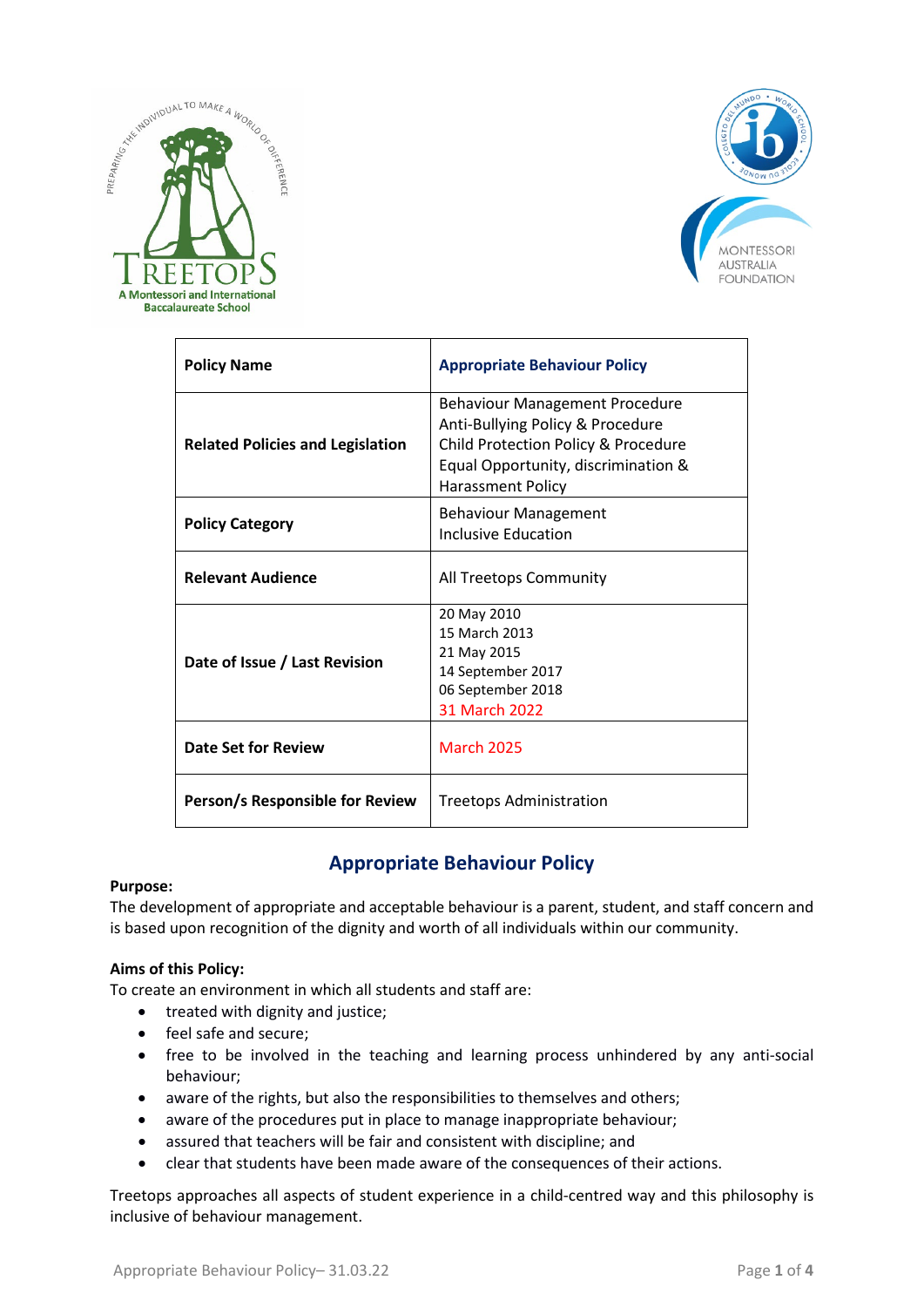# **Treetops Montessori School forbids the use of any form of child abuse, corporal punishment or other degrading punishment.**

# Child Abuse

Four forms of child abuse are covered by WA law and are defined by the Department of Communities:

- 1) Physical abuse occurs when a child is severely and/or persistently hurt or injured by an adult or caregiver.
- 2) Sexual abuse occurs when a child is exposed to, or involved in, sexual activity that is inappropriate to the child's age and developmental level, and includes sexual behaviour in circumstances where: (a) the child is the subject of bribery, coercion, a threat, exploitation or violence;
	- (b) the child has less power than another person involved in the behaviour; or

(c) there is a significant disparity in the developmental function or maturity of the child and another person involved in the behaviour.

- 3) Emotional abuse includes: (a) psychological abuse; and
	- (b) being exposed to an act of family and domestic violence.
- 4) Neglect is when children do not receive adequate food or shelter, medical treatment, supervision, care or nurturance to such an extent that their development is damaged or they are injured. Neglect may be acute, episodic or chronic.

# Corporal Punishment

Any punishment in which physical force is used and intended to cause some degree of pain or discomfort, however light; typically involving hitting the child with the hand or with an implement; can also include, for example, forcing the child to stay in an uncomfortable position. It does not include the use of reasonable physical restraint to protect the child or others from harm [UN Committee on the Rights of the Child, General Comment No. 8 (2006)].

#### Degrading Punishment

Any punishment which is incompatible with respect for human dignity, including corporal punishment and non-physical punishment which belittles, humiliates, denigrates, scapegoats, threatens, scares or ridicules the child [UN Committee on the Rights of the Child, General Comment No. 8 (2006)].

Treetops commits to following the rules of procedural fairness in addressing any behavioural concerns.

#### Procedural Fairness

These rules require:

- a) a hearing appropriate to the circumstances;
- b) lack of bias;
- c) evidence to support a decision;
- d) and inquiry into matters in dispute.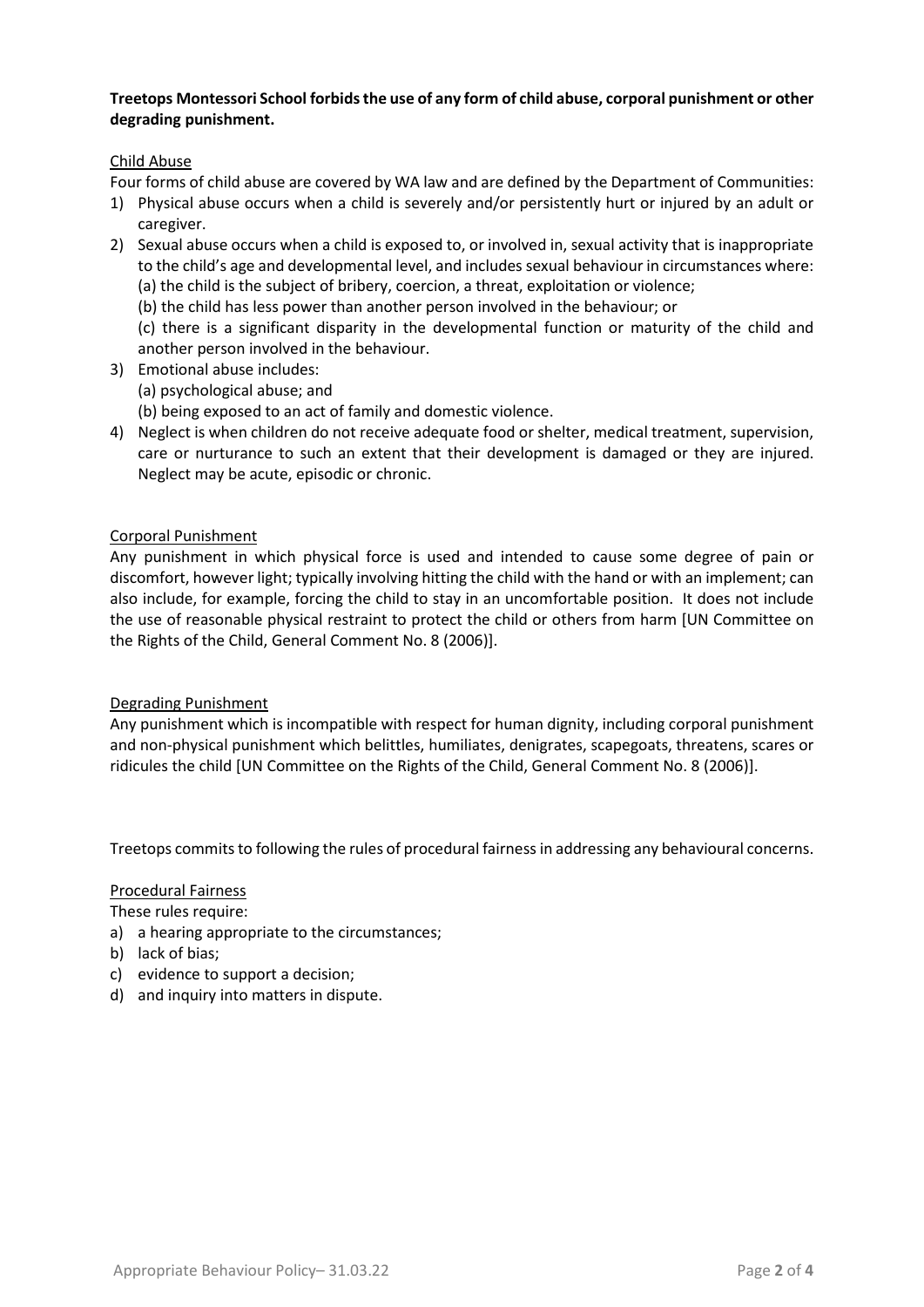# **Understanding Student Behaviour**

Human behaviour is generally accepted to be a complex phenomenon. The science of human behaviour has informed positive behavioural support practices that place the emphasis on teaching social and behavioural skills rather than punitive and exclusionary policies. The following behavioural principles or assumptions may be helpful in understanding behavioural challenges:

- Behaviour is learned responses to behaviour in a student's environment and the modelling of significant others all serve to reinforce the learning of specific behaviours.
- Behaviour is purposeful and communicates needs in a social environment understanding the function of the behaviour and the unmet needs provides valuable information to inform support and therapeutic intervention plans.
- Behaviour can be taught and changed when viewed as a skill-deficit, the lagging or yet to be developed skills, provide a focus for support (e.g. emotional regulation skills, coping skills, problem-solving skills, communication skills).

Additional individual, environmental and situational factors may also contribute to specific behavioural challenges. This can include factors such as: identified disability, specific learning needs or strengths, difficulty at home, safety concerns resulting from trauma, mental health difficulties, and disengagement from learning. When the various areas of need are fully understood, it is more likely that effective supports can be planned and implemented.

# **We consider appropriate behaviour to be evidenced in the following ways:**

- Respect for oneself, others, property and the environment;
- Prosocial behaviour at all times;
- Appropriate classroom behaviour;
- Appropriate playground behaviour;
- Using appropriate language and tone;
- Good manners and courtesy;
- Compliance with reasonable instructions/requests;
- Self-discipline.

Inappropriate behaviour exhibits itself in many ways in students, the common factor being a need for the student behaving inappropriately to seek attention either consciously or unconsciously. Inappropriate behaviour falls into various categories some examples of which are as follows:

- a) Aggression (physical): Pushing & shoving other students, biting, pinching, pulling hair etc.
- b) Aggression (verbal): Name calling, shouting and screaming at others and generally saying unkind or scary things.
- c) Disruption: Continuous disruption of the class by interruption of work, snatching things from others, being excessively noisy etc.
- d) Damage Damaging or not taking care of furniture, buildings, ground or property.

#### **Bullying**

Treetops condemns all forms or bullying and is proactive in the identification and eradication of all such behaviours.

- Bullying is an ongoing misuse of power in relationships through repeated verbal, physical and/or social behaviour that causes physical and/or psychological harm. It can involve an individual or a group misusing their power over one or more persons.
- Bullying can happen in person or online, and it can be obvious (overt) or hidden (covert). Bullying of any form or for any reason can have long-term effects on those involved, including bystanders.
- Single incidents and conflict or fights between equals, whether in person or online, are not defined as bullying. However, these conflicts still need to be addressed and resolved.